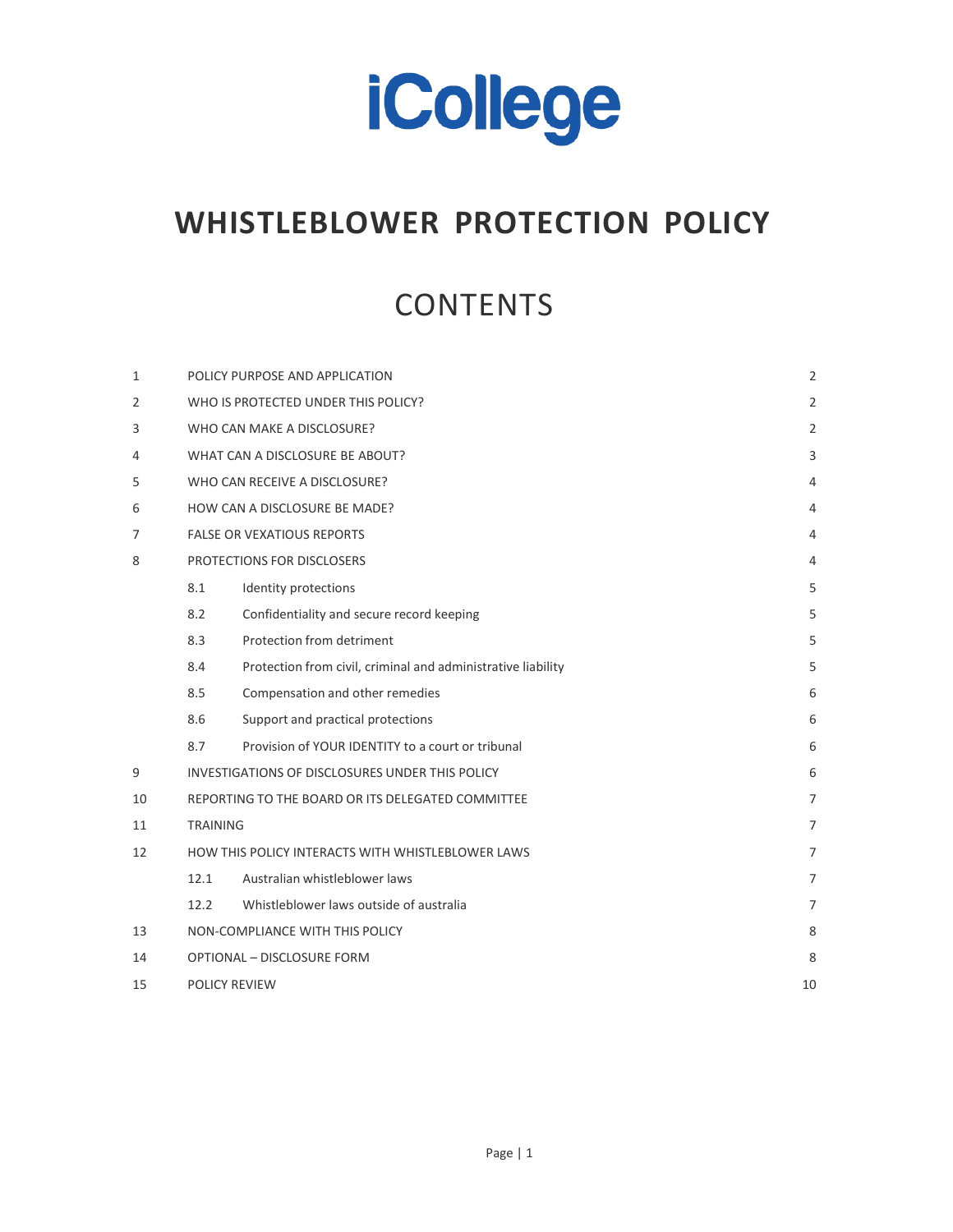# <span id="page-1-0"></span>1 POLICY PURPOSE AND APPLICATION

iCollege Limited (ACN 105 012 066) (**Company**) is committed to a culture of compliance, ethical behaviour and good corporate governance and has created this policy to encourage individuals to report wrongdoing where they genuinely believe it has occurred.

The purpose of this policy isto ensure that a person who reports wrongdoing in good faith (a 'whistleblower') can do so on a confidential basis, without fear of reprisal, dismissal or other discriminatory treatment.

This policy applies to all employees and contractors of the Company, and the procedures outlined in this policy apply as far as possible to any person, including a member of the general public, who makes a report under this policy.

This policy sets out:

- when you will be protected for speaking up about misconduct;
- the protections that may be provided to you if you speak up; and
- how disclosures made under this policy will be handled by Company.

All officers, employees and contractors of the Company, wherever they are based, must comply with this policy.

Officers and employees of the Company based outside Australia may also be subject to additional local whistleblower requirements in the country in which they are based.

This policy is available in the Corporate Governance section of our website: [www.icollege.edu.au](http://www.icollege.edu.au/)

This policy protects those who are entitled to whistleblower protection under the Australian whistleblower laws (see section 12 of this policy).

# <span id="page-1-1"></span>2 WHO IS PROTECTED UNDER THIS POLICY?

You will be protected under this policy if:

- you are one of the individuals set out in section [3;](#page-1-2)
- you disclose information about the type of matters set out in section 4; and
- you disclose that information to one of the persons set out in section 5.

We encourage you to contact the Company's Whistleblower Protection Officer if you have any questions about making a disclosure or this policy generally.

In some cases, you may wish to obtain independent legal advice:

- before making a disclosure (for example, if you are thinking about making a disclosure to an Member of Parliament or a journalist); or
- if you feel you have suffered detriment because you made a disclosure, including if you wish to seek compensation or remedies in court for potentially detrimental conduct or a failure to protect your identity.

That communication with your legal adviser will also be protected under the Australian whistleblower laws (irrespective of the outcome of that advice).

## <span id="page-1-2"></span>3 WHO CAN MAKE A DISCLOSURE?

You can make a disclosure that qualifies for protection under the Australian whistleblower laws if you are or were:

- an officer or employee of the Company, including permanent, part-time, fixed-term or casual employees or interns;
- a supplier of goods and services to the Company (whether paid or unpaid), including their employees (for example, contractors, consultants, service providers and business partners);
- an associate of the Company; or
- a parent, grandparent, child, grandchild, sibling, spouse or dependent of any of those people.

You may choose to disclose anonymously if you wish.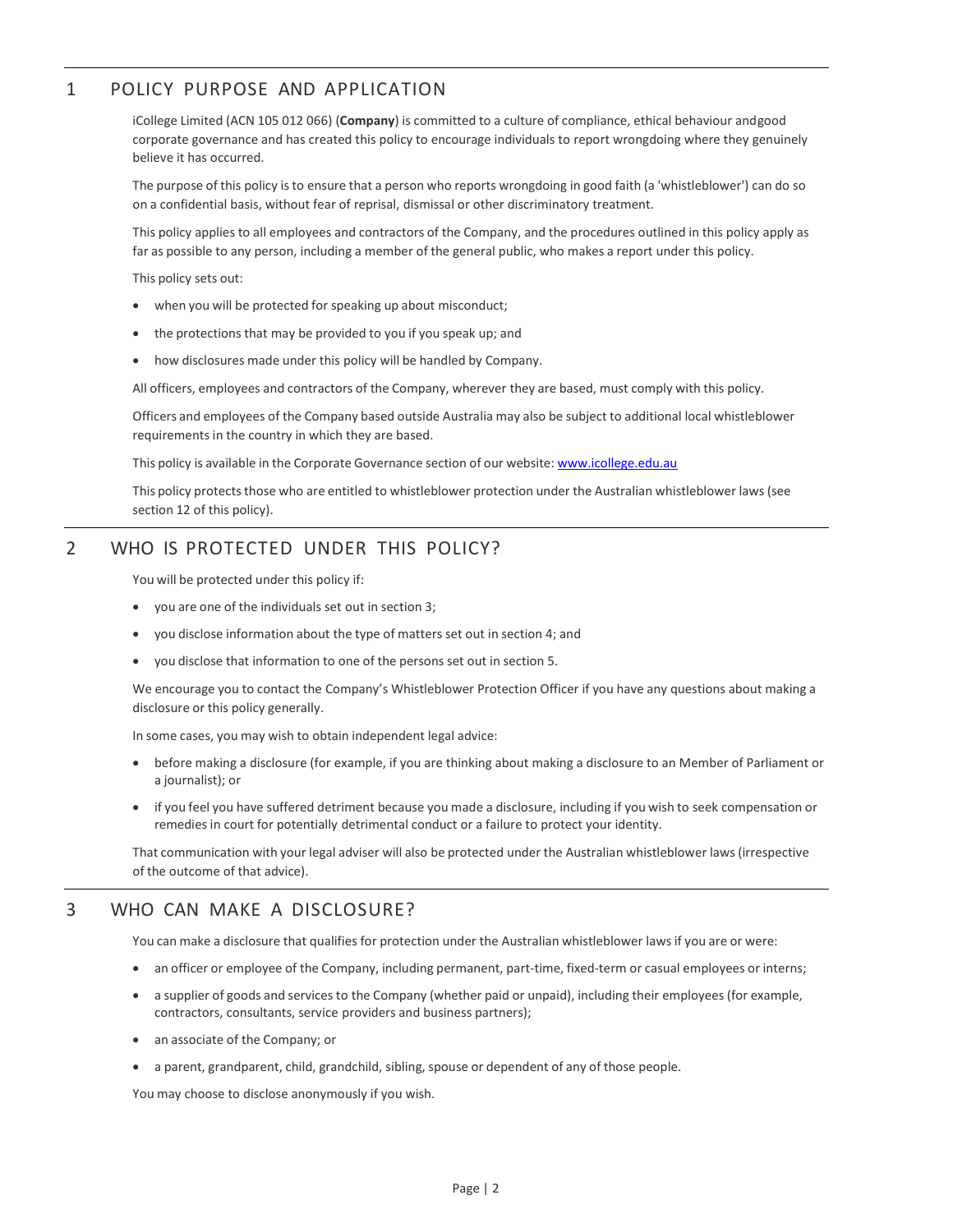# <span id="page-2-0"></span>4 WHAT CAN A DISCLOSURE BE ABOUT?

We encourage people to make disclosures about a broad range of matters. Whilst not all matters will qualify for protection under the Australian whistleblower laws, we will treat all disclosures made under this policy in the same way. However, disclosures cannot be made under this policy relating solely to personal work-related grievances.

To be protected under the Australian whistleblower laws, you must make an eligible disclosure and must have reasonable grounds for that disclosure. You can still qualify for protection if your disclosure turns out to be incorrect, but you will not be protected if you make a deliberately false disclosure.

Disclosures do not have to be about breaking the law. Eligible disclosures can be about misconduct or an improper state of affairs or circumstances that you have reasonable grounds to suspect has occurred or is occurring in relation to Company.

Some examples of matters that are eligible disclosures are:

- conduct that amounts to a criminal offence or contravention of the *Corporations Act 2001* or *Australian Securities and Investments Commission Act 2001*;
- conduct that is a Commonwealth criminal offence publishable by more than 12 months' imprisonment;
- illegal conduct, such as fraud, theft, corruption, bribery, criminal damage to property or breaches of work health and safety laws;
- negligence, default, breach of trust and breach of duty;
- improper, unethical or dishonest conduct, such as misuse of company assets, conflicts of interest or conduct which amounts to abuses of authority;
- an activity that poses a significant risk to public safety, people, property, operations or the environment (irrespective of whether it involves a breach of law);
- any conduct that may indicate a systemic issue or problem in relation to the Company;
- any business behaviours or practices that may cause consumer harm;
- conduct that represents a danger to the public or the financial system;
- conduct that represents a significant risk to stability of or confidence in the financial system (irrespective of whether it involves a breach of law);
- conduct that is damaging to the Company's financial position or reputation;
- misconduct in relation to the Company's tax affairs;
- substantial mismanagement of the Company's resources;
- other misconduct concerning corporate governance, accounting or audit matters;
- engaging in or threatening to engage in detrimental conduct against a person who has made a disclosure or is believed or suspected to have made, or be planning to make, a disclosure;
- conduct that may result in breaches of regulatory requirements; or
- conduct that may jeopardize the protection and security of personal information and data.

#### **Personal work-related grievances**

A personal work-related grievance is a grievance about an individual's employment that has implications only for the individual personally (such as payroll or remuneration issues, promotion decisions and interpersonal conflicts), but does not have any other significant implications for the Company or relate to conduct about an eligible disclosure as referred to above.

Disclosures about **solely personal work-related grievances are not** covered by this policy and do **not** qualify for protection under the Australian whistleblower laws unless they also relate to any detriment or threat of detriment (as explained in section 7.3) to you.

However, such a disclosure may still qualify for protection if:

• it is a 'mixed' disclosure – meaning it includes information indicating other misconduct beyond your personal circumstances (for example, widespread bullying or harassment);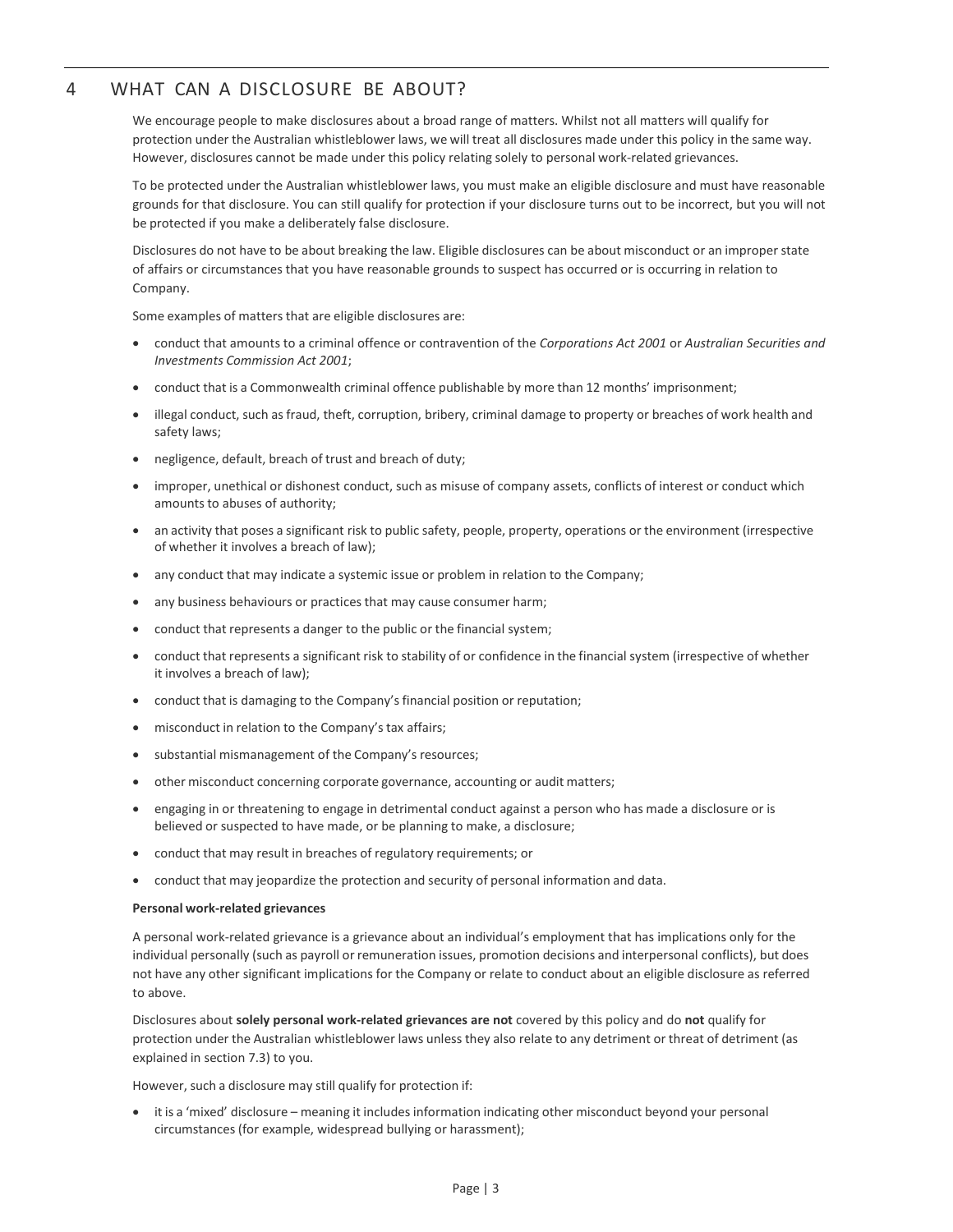- the Company has breached employment or other laws punishable by imprisonment for a period of 12 months or more;
- the Company has engaged in conduct that represents a danger to the public;
- you suffer from or are threatened with, detriment for making a disclosure; or
- you seek legal advice or representation about the operation of the Australian whistleblower laws.

If your disclosure is a solely personal work-related grievance, you should make it in accordance with our Dispute Resolution Policy, (as amended and/or updated from time to time), which can be accessed in the Employee & Independent Contractor Handbook.

If you are unsure, we encourage you to make your disclosure under this policy.

# <span id="page-3-0"></span>5 WHO CAN RECEIVE A DISCLOSURE?

All of the people listed in this section 5 can receive disclosures that qualify for protection under the Australian whistleblower laws. However, we encourage you to make your disclosure to either of our Whistleblower Protection Officers.

#### Our **Whistleblower Protection Officers** are:

| <b>General Manager of Group Quality, Accreditation &amp;</b> | <b>Chair of Audit &amp; Risk Management Committee</b> |
|--------------------------------------------------------------|-------------------------------------------------------|
| Compliance                                                   | William Deane                                         |
| Eve Ollerenshaw                                              | Telephone: +61 410 424 373                            |
| Telephone: +61 424 141 297                                   | Email: wdeane@extopartners.com                        |
| Email: eve.ollerenshaw@icollege.edu.au                       |                                                       |

If you prefer, you can instead make a disclosure to the following people:

- a member of the iCollege Senior Executive Team;
- any other officer (which includes director and company secretaries) or senior manager of the Company;
- an internal or external auditor<sup>1</sup> (including a member of an audit team conducting an audit on Company); or
- Company's registered tax agent or BAS agent<sup>2</sup>, if the disclosure concerns Company's tax affairs or the tax affairs of an associate of Company, or an employee or officer at Company who has functions or duties relating to its tax affairs and who you consider may be assisted in their role by knowing that information.

# <span id="page-3-1"></span>6 HOW CAN A DISCLOSURE BE MADE?

You may make a disclosure at any time to the people identified in section 5 by email, by telephone, by post, or in person.

An example form for making a disclosure is attached to this policy.

If you make a disclosure from or to a Company email address, your email may be accessed by certain people within our IT department in accordance with the Company's policies. If you are concerned about those limited circumstances in which your email might be accessed, you may prefer to make your disclosure verbally or by mail.

You can make your disclosure anonymously (and stay anonymous throughout and after any investigation) and still qualify for protection under the Australian whistleblower laws.

# <span id="page-3-2"></span>7 FALSE OR VEXATIOUS REPORTS

Reports under this policy must be made in good faith and on reasonable grounds. Persons must not make reports of a trivial nature under this policy.

# <span id="page-3-3"></span>8 PROTECTIONS FOR DISCLOSERS

The Company handles any disclosures made to it under this policy to protect disclosers.

<sup>&</sup>lt;sup>1</sup> Company's external auditor is Gary Sherwood, RSM Australia Partners

<sup>&</sup>lt;sup>2</sup> Company's tax agent is Paul Heiler, RSM Australia Partners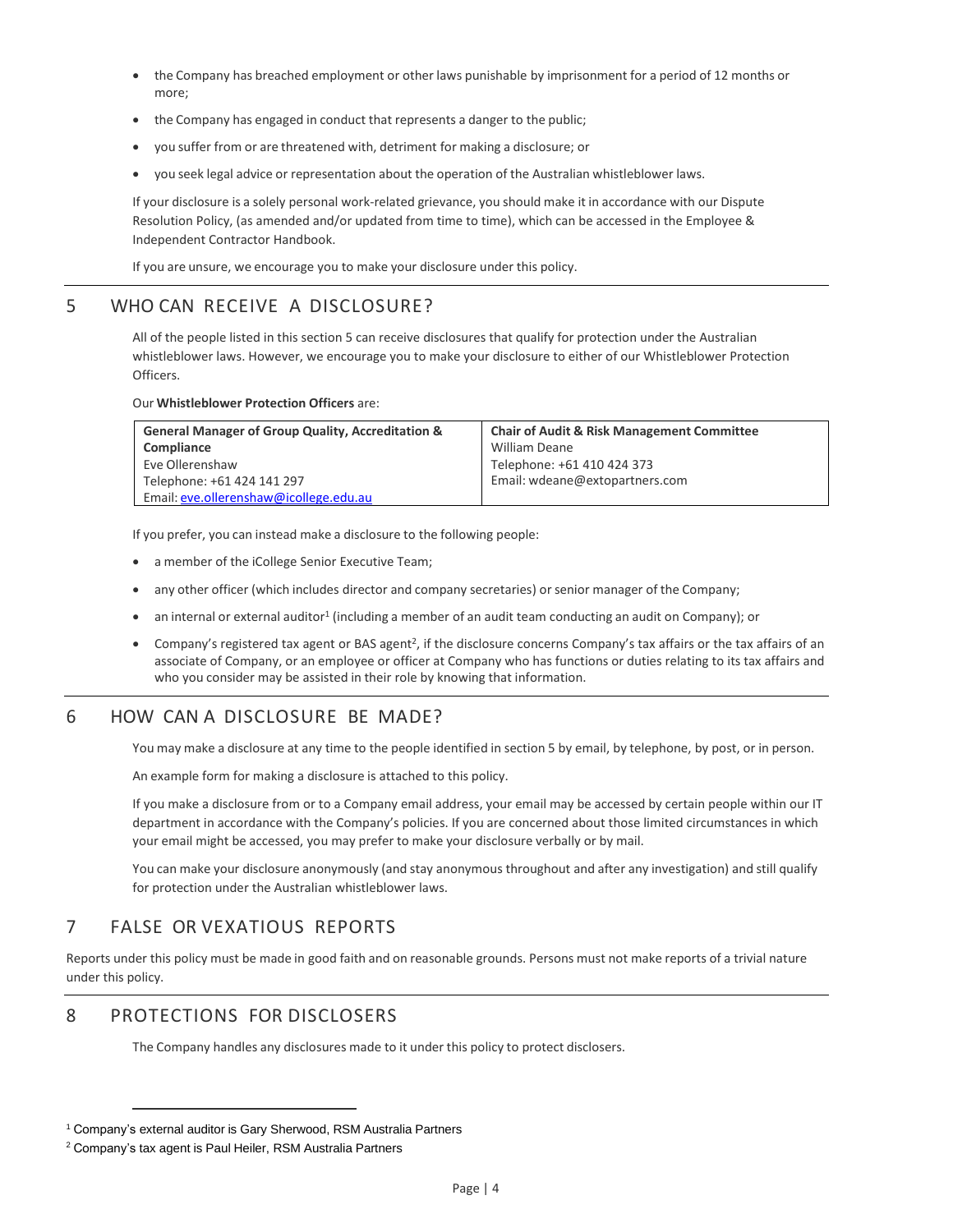## <span id="page-4-0"></span>8.1 IDENTITY PROTECTIONS

If you make a protected disclosure, it is illegal for anyone to identify you or disclose any information that is likely to lead to you being identified, unless:

- any disclosure of information does not include your identity and is reasonably necessary to investigate your disclosure (but all reasonable steps must be taken to reduce the risk that you will be identified from the information);
- it is necessary to obtain legal advice about your disclosure and the whistleblower laws, in which case, we can pass the information on to our lawyer;
- we need to disclose the information to the Australian Federal Police; the Australian Securities and Investments Commission (**ASIC**); the Australian Prudential Regulatory Authority (**APRA**); or the Australian Commissioner of Taxation (**ATO**), if the disclosure concerns Company's tax affairs or the tax affairs of an associate of Company; or
- you consent to that disclosure.

## <span id="page-4-1"></span>8.2 CONFIDENTIALITY AND SECURE RECORD KEEPING

Subject to the exceptions allowed under section 7.1 of this policy or otherwise by law, the identity of a whistleblower (or information that is likely to lead to their identity becoming known) must be kept confidential at all times during and after the investigation (including in any reporting to the Board or to any persons affected). All persons responsible for or involved in an investigation must take all reasonable steps to reduce the risk that a whistleblower will be identified.

The Company will keep your identity and your disclosure confidential and secure by:

- obscuring your name and identifying features from any internal reporting about your disclosure (unless you agree for your identity to be known);
- limiting access to all paper and electronic documents and materials to those directly involved in managing and investigating the disclosure; and
- ensuring that anyone who isinvolved in handling and investigating your disclosure is aware of the confidentiality requirements.

#### <span id="page-4-2"></span>8.3 PROTECTION FROM DETRIMENT

The Company is committed to protecting people who make disclosures under this policy.

No-one at the Company (including any officers, employees or contractors) may cause or threaten any detriment to any person because they think a disclosure has been or might be made under this policy.

"**Detriment**" includes (but is not limited to):

- dismissal of an employee;
- injury of an employee in their employment;
- alteration of an employee's position or duties to their disadvantage;
- discrimination, harassment or intimidation;
- harm or injury including psychological harm, damage to property, reputation or financial position; or
- taking action against a person (including any disciplinary action or imposing a liability) for making a disclosure.

However, Company is entitled to take steps that:

- are reasonably necessary to protect you from detriment (for example, moving you to another office to protect you from detriment if you have made a disclosure about your immediate work area); or
- relate to managing unsatisfactory work performance in line with Company's performance management framework.

#### <span id="page-4-3"></span>8.4 PROTECTION FROM CIVIL, CRIMINAL AND ADMINISTRATIVE LIABILITY

If you make a protected disclosure, you will also be protected from any of the following:

- civil liability for example, any legal action against you for breach of an employment contract, duty of confidentiality or another contractual obligation;
- criminal liability for example, prosecution for unlawfully releasing information or otherwise using your disclosure against you in a prosecution (other than for making a deliberately false disclosure); and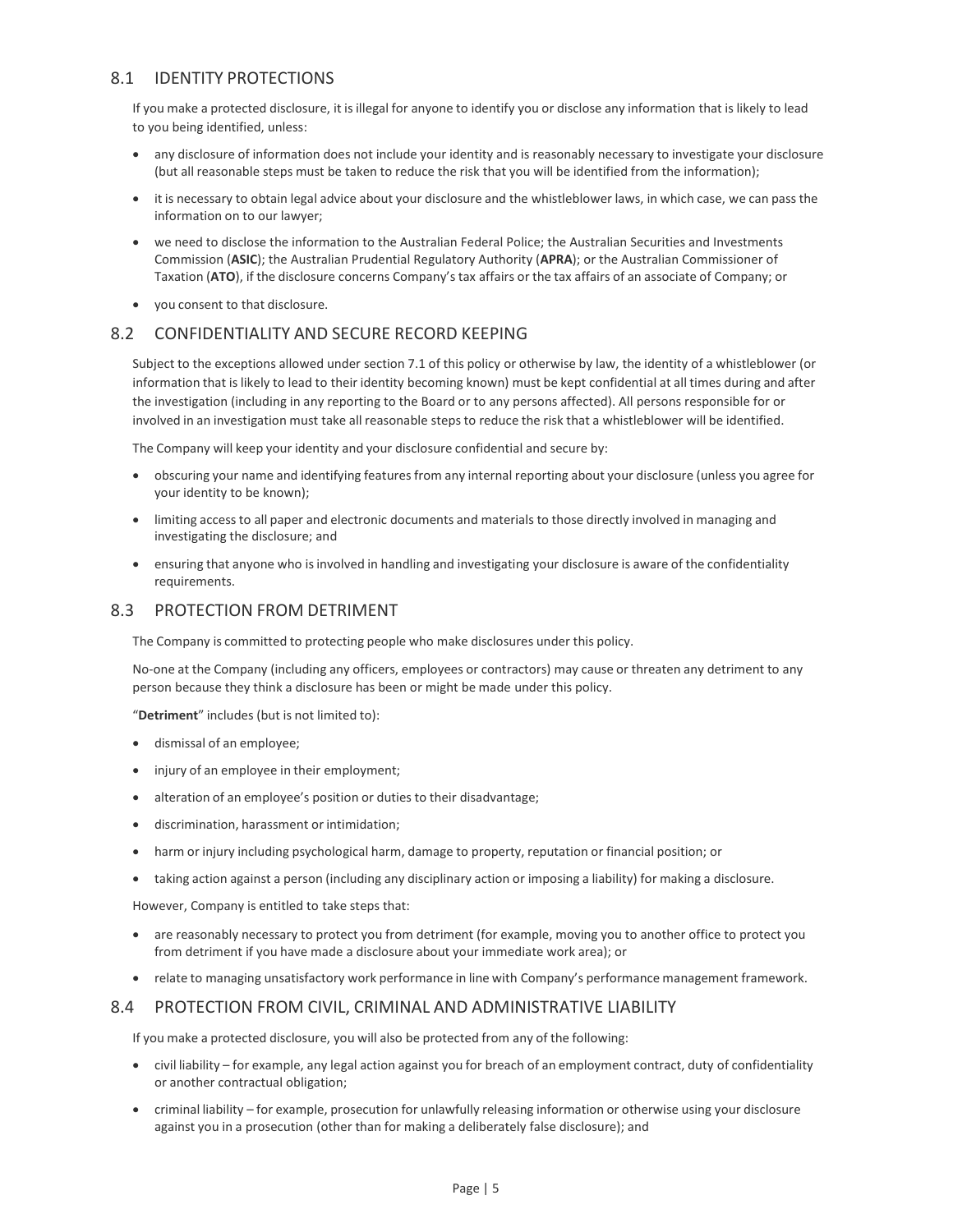• administrative liability – for example, disciplinary action for making a disclosure.

However, you may be liable for any personal misconduct revealed by your disclosure.

## <span id="page-5-0"></span>8.5 COMPENSATION AND OTHER REMEDIES

You may seek compensation and other remedies through the courts if:

- you suffer loss, damage or injury because of a disclosure; and
- the Company failed to take reasonable precautions and exercise due diligence to prevent detrimental conduct.

## <span id="page-5-1"></span>8.6 SUPPORT AND PRACTICAL PROTECTIONS

The Company has in place processes for protecting, supporting and monitoring the welfare of anyone who makes a disclosure. This includes risk assessment of any potential detriment, work adjustment considerations and support services such as stress management strategies which may include counselling. Confidential counselling is available to employees and students through the Employee Assistance Program and Student Assistance Program.

## <span id="page-5-2"></span>8.7 PROVISION OF YOUR IDENTITY TO A COURT OR TRIBUNAL

No-one at the Company may disclose or produce to a court or tribunal any information or documents which disclose your identity (or information likely to lead to your identification) without first seeking the advice of a Whistleblower Protection Officer or the Company Secretary.

If you make a protected disclosure and become aware that a court or tribunal has requested disclosure of your identity or production of documents containing your identity (or information likely to lead to your identification), you may apply to the court or tribunal for an order protecting your identity.

# <span id="page-5-3"></span>9 INVESTIGATIONS OF DISCLOSURES UNDER THIS POLICY

When you make a disclosure under this policy, your disclosure will typically be investigated as follows and by maintaining confidentiality in accordance with section 8.2:

| STEP <sub>1</sub> | The person who receives your disclosure will provide the information to the<br>Whistleblower Protection Officer as soon as practicable, ensuring your identity is<br>protected (in accordance with section 8.1), unless you have consented otherwise.                                                                                                                                                                                                                                                                                                                                                                                                                                                                                                                                                        |
|-------------------|--------------------------------------------------------------------------------------------------------------------------------------------------------------------------------------------------------------------------------------------------------------------------------------------------------------------------------------------------------------------------------------------------------------------------------------------------------------------------------------------------------------------------------------------------------------------------------------------------------------------------------------------------------------------------------------------------------------------------------------------------------------------------------------------------------------|
| STEP <sub>2</sub> | The Whistleblower Protection Officer (or Company Secretary) will determine whether<br>your disclosure is covered by this policy and, if appropriate, appoint an investigator<br>with no personal interest in the matter to conduct an investigation. If required, an<br>external investigator will be appointed to ensure the investigation is handled fairly and<br>independently or where specialist skills or expertise are necessary.                                                                                                                                                                                                                                                                                                                                                                    |
| STEP <sub>3</sub> | The investigator(s) will conduct the investigation in an objective and fair manner,<br>ensuring that they give any employee who is mentioned in the disclosure an<br>opportunity to respond to the allegations prior to any adverse findings being made<br>against them. Those employees are also entitled to access the support services referred<br>to in section 8.6.<br>If you can be contacted (including through anonymous channels), we will give you<br>regular updates on the status of the investigation as appropriate, with the frequency<br>and timing of such updates depending on the nature of your disclosure.<br>The Company will aim to conclude the investigations within six months of receiving<br>your disclosure. But that time may vary depending on the nature of your disclosure. |
| STEP <sub>4</sub> | The outcome of the investigation will be reported to the Board (protecting your<br>identity, if applicable) and may, if the Whistleblower Protection Officer considers<br>appropriate, be shared with you and any persons affected.                                                                                                                                                                                                                                                                                                                                                                                                                                                                                                                                                                          |

We encourage you to raise any concerns you have about the investigation of your disclosure, your treatment or any aspects of this policy with the Whistleblower Protection Officer or the person to whom you made your disclosure, and we will consider whether any further steps need to be taken.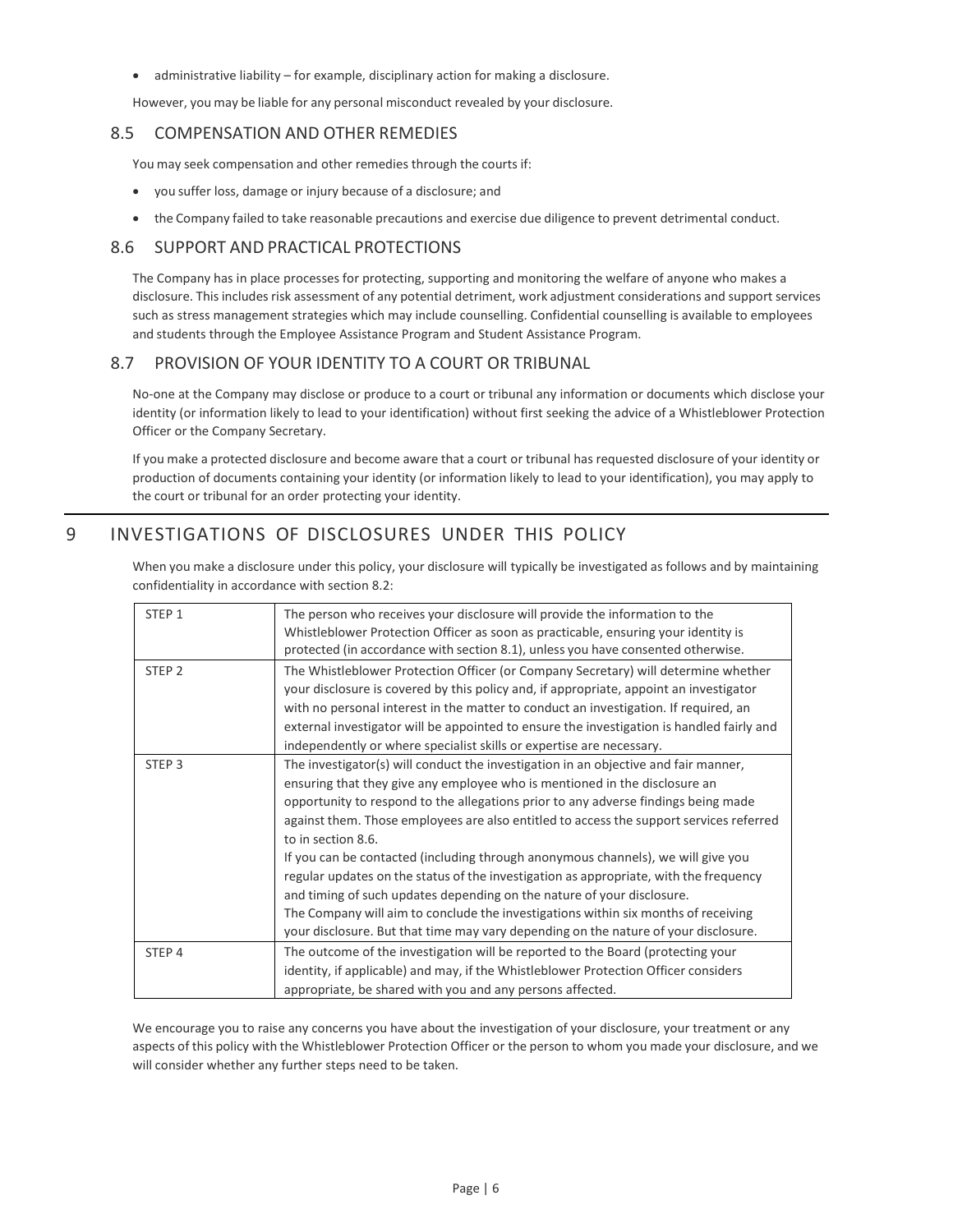# <span id="page-6-0"></span>10 REPORTING TO THE BOARD OR ITS DELEGATED COMMITTEE

The Whistleblower Protection Officer must provide the Board or its delegated committee at least quarterly reports on all active whistleblower matters, including information on:

- the number and nature of disclosures made in the last quarter (for example, by who, who to and matter type);
- how disclosures were reported;
- the status of any investigations underway;
- the frequency of communications with disclosers;
- the outcomes of completed investigations and actions taken; and
- the timeframes for responding and investigating disclosures.

The Board or its delegated committee will also be immediately informed of any material incidents reported under this policy, including any information that may be materially price sensitive in accordance with Company's Continuous Disclosure Policy.

#### <span id="page-6-1"></span>11 TRAINING

Our Whistleblower Protection Officer and all eligible recipients of disclosures must attend compulsory training organised by the Company on responding appropriately to disclosures made under this policy.

Our employees must attend compulsory training on our whistleblower program which will include information on how to make a disclosure, what the disclosure can be about, to whom a disclosure can make it, the protections and support available and when further information or independent legal advice might be sought.

## <span id="page-6-3"></span><span id="page-6-2"></span>12 HOW THIS POLICY INTERACTS WITH WHISTLEBLOWER LAWS

### 12.1 AUSTRALIAN WHISTLEBLOWER LAWS

By making a disclosure in accordance with this policy, you may be protected under the Australian whistleblower laws if the type of matter you disclose is protected by those laws.

While this policy principally deals with internal disclosures, the protections afforded by the Australian whistleblower laws (set out in section 7) also include some types of disclosure made to external parties, such as:

- legal representatives, to obtain advice or representation about the Australian whistleblower laws;
- ASIC, APRA or the ATO; or
- Members of Parliament or journalists, where you have reasonable grounds to believe that making the further disclosure would be in the public interest or the information concerns a substantial and imminent danger to the health or safety to one or more persons or to the natural environment, but only where prior disclosure has been made to either ASIC, APRA or the ATO as well as Company in certain circumstances.

It is important you understand strict criteria apply and we recommend you obtain legal advice before making a disclosure to one of these people.

For more information about the Australian whistleblower laws (including how to make a disclosure directly to ASIC or the ATO), see the information available on the ASIC website (including Information Sheet 239 *How ASIC handles whistleblower reports*) and the ATO website.

## <span id="page-6-4"></span>12.2 WHISTLEBLOWER LAWS OUTSIDE OF AUSTRALIA

If you are a Company officer, employee or contractor based outside Australia, you may also have protections and obligations under the whistleblower laws in the country in which you are based, including:

- a) Whistleblower laws France, the Sapin II Act;
- b) Whistleblower laws Spain, the Spanish Data Protection Act; and
- c) Whistleblower laws Italy, Decree 231 Model.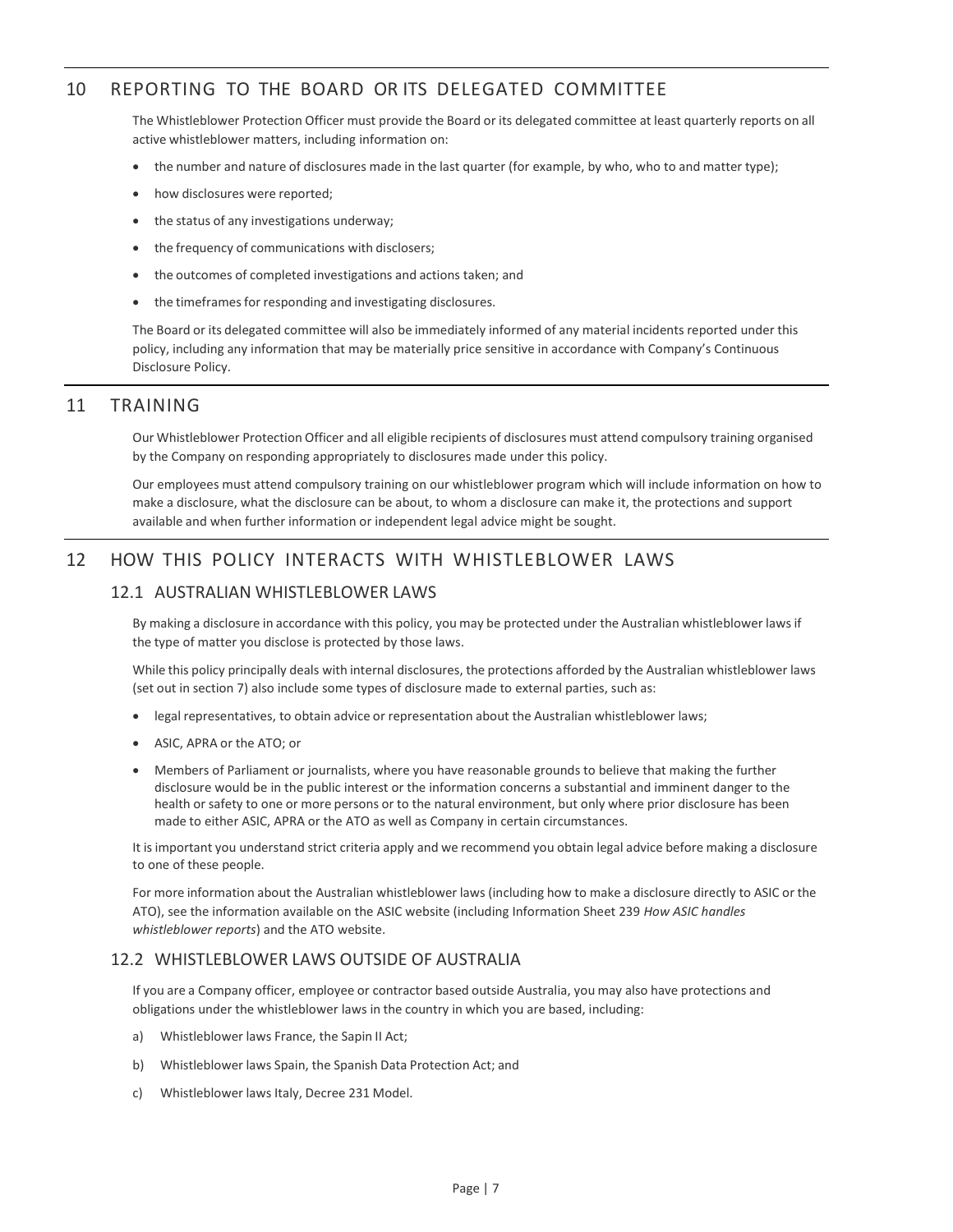# <span id="page-7-0"></span>13 NON-COMPLIANCE WITH THIS POLICY

Any breach of this policy by an officer, employee or contractor will be taken seriously by the Company and may be the subject of a separate investigation and/or disciplinary action.

A breach of this policy may also amount to a civil or criminal contravention under the applicable whistleblower laws, giving rise to significant penalties.

## <span id="page-7-1"></span>14 OPTIONAL DISCLOSURE FORM

The Board of Directors of iCollege Limited (ACN 105 012 066) and is committed to a culture of compliance,ethical behaviour and good corporate governance and has created this policy to encourage individuals to report wrongdoing where they genuinely believe it has occurred.

This form can be used by anyone who is or was a director, other officer, employee, contractor, consultant, supplier, supplier's employee, as well as a parent, grandparent, child, grandchild, sibling, spouse or dependent of any of these individuals.

This form is part of the Company's whistleblower program and is intended to assist you make a disclosure in relation to the Company, or an officer or employee of the Company, under the Company's Whistleblower Protection Policy.

Use of this form (including provision of all information requested in it) is optional and it is open to you to make your disclosure in another way.

You can provide this form to the Company by email, post or hand via a Whistleblower Protection Officer.

| <b>General Manager of Group Quality, Accreditation</b> | <b>Chair of the Audit &amp; Risk Management Committee</b> |
|--------------------------------------------------------|-----------------------------------------------------------|
| &Compliance                                            | <b>William Deane</b>                                      |
| Eve Ollerenshaw                                        | Telephone: +61 410 424 373                                |
| Telephone: +61 424 141 297                             | Email: wdeane@extopartners.com                            |
| Email: eve.ollerenshaw@icollege.edu.au                 |                                                           |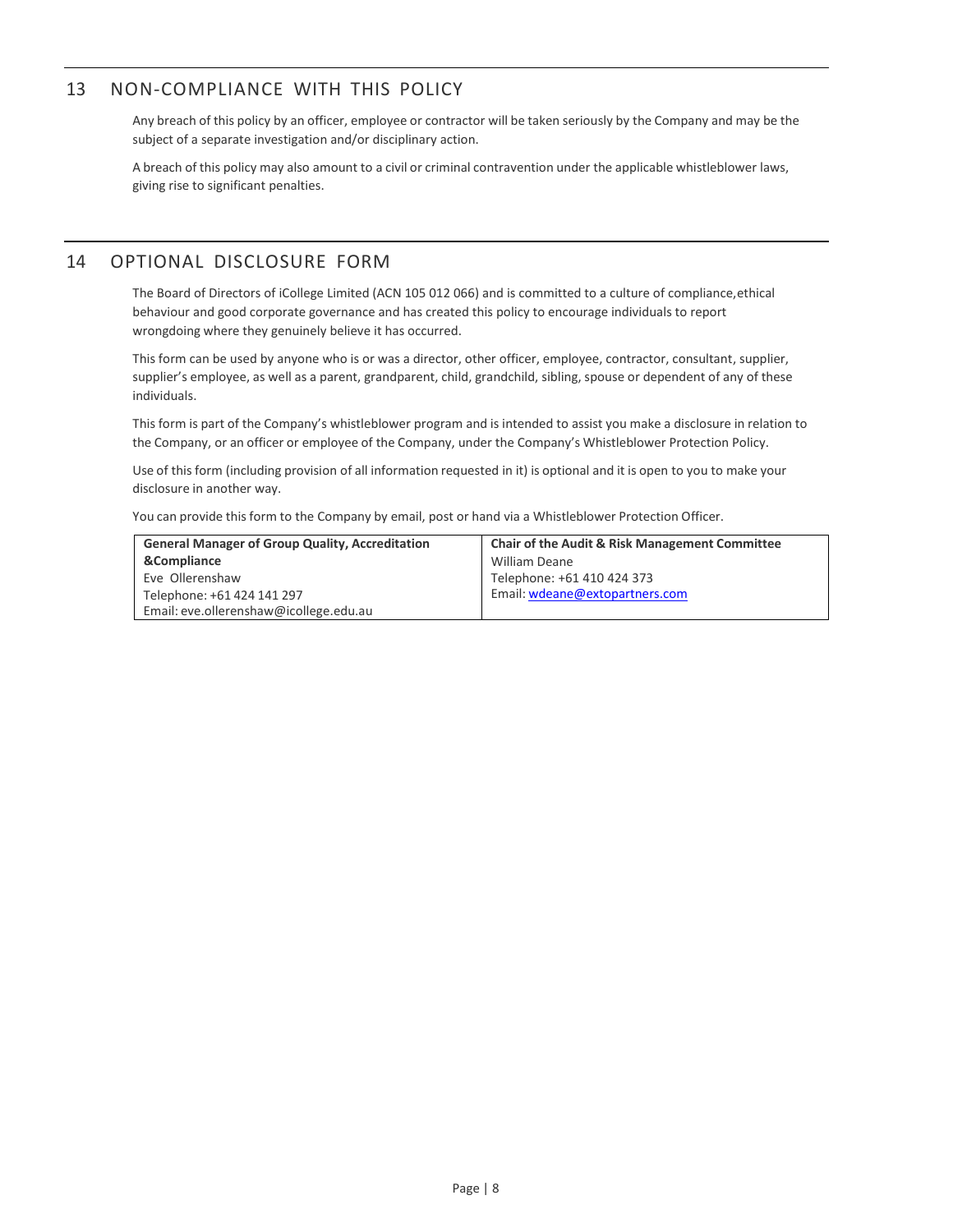| <b>SECTION A: CONSENT</b>                                                                                                    |                                                                                                  |                                  |  |  |  |
|------------------------------------------------------------------------------------------------------------------------------|--------------------------------------------------------------------------------------------------|----------------------------------|--|--|--|
| $\Box$                                                                                                                       | I consent to my identity being shared in relation to this disclosure; OR                         |                                  |  |  |  |
| □                                                                                                                            | I wish for my identity to remain anonymous                                                       |                                  |  |  |  |
|                                                                                                                              | (If you wish to remain anonymous, you do not need to complete section B and Section C)           |                                  |  |  |  |
| □                                                                                                                            | I consent to being contacted about my disclosure                                                 |                                  |  |  |  |
|                                                                                                                              | (If so, please complete Section C)                                                               |                                  |  |  |  |
| □                                                                                                                            | I wish to receive updates about my disclosure                                                    |                                  |  |  |  |
|                                                                                                                              |                                                                                                  |                                  |  |  |  |
|                                                                                                                              | <b>SECTION B: PERSONAL DETAILS</b>                                                               |                                  |  |  |  |
| Name:                                                                                                                        |                                                                                                  |                                  |  |  |  |
|                                                                                                                              |                                                                                                  |                                  |  |  |  |
| Address:                                                                                                                     |                                                                                                  |                                  |  |  |  |
|                                                                                                                              |                                                                                                  |                                  |  |  |  |
|                                                                                                                              |                                                                                                  |                                  |  |  |  |
| Location (if applicable):                                                                                                    |                                                                                                  | $\Box$ Australia                 |  |  |  |
|                                                                                                                              |                                                                                                  | $\Box$ France<br>$\square$ Spain |  |  |  |
|                                                                                                                              |                                                                                                  | $\Box$ Italy                     |  |  |  |
|                                                                                                                              |                                                                                                  |                                  |  |  |  |
|                                                                                                                              | Department / Team (if applicable):                                                               |                                  |  |  |  |
|                                                                                                                              |                                                                                                  |                                  |  |  |  |
|                                                                                                                              | Role / Position:                                                                                 |                                  |  |  |  |
|                                                                                                                              |                                                                                                  |                                  |  |  |  |
|                                                                                                                              | <b>SECTION C: CONTACT DETAILS</b>                                                                |                                  |  |  |  |
| Preferred telephone no: (this may be a private number;<br>please include country and area code)                              |                                                                                                  |                                  |  |  |  |
| Preferred email address: (this may be a private email<br>address)                                                            |                                                                                                  |                                  |  |  |  |
|                                                                                                                              | Preferred contact method: (phone / email / in person)                                            | $\Box$ Phone                     |  |  |  |
|                                                                                                                              |                                                                                                  | $\Box$ Email                     |  |  |  |
|                                                                                                                              |                                                                                                  | $\Box$ Mail                      |  |  |  |
| Best time to contact you:                                                                                                    |                                                                                                  | $\Box$ In person                 |  |  |  |
|                                                                                                                              |                                                                                                  |                                  |  |  |  |
|                                                                                                                              | <b>SECTION D: DISCLOSURE</b>                                                                     |                                  |  |  |  |
| All questions are optional - however, the more information that you provide, the easier it will be for us to investigate and |                                                                                                  |                                  |  |  |  |
| address your concerns.                                                                                                       |                                                                                                  |                                  |  |  |  |
| 1                                                                                                                            | A description of your concerns, including:<br>Location<br>$\bullet$                              |                                  |  |  |  |
|                                                                                                                              | Time<br>٠                                                                                        |                                  |  |  |  |
|                                                                                                                              | Persons involved<br>$\bullet$                                                                    |                                  |  |  |  |
|                                                                                                                              | (You are encouraged to include with this disclosure                                              |                                  |  |  |  |
|                                                                                                                              | any supporting evidence you may hold - you can<br>use box 7 or a separate page if you run out of |                                  |  |  |  |
|                                                                                                                              | space)                                                                                           |                                  |  |  |  |